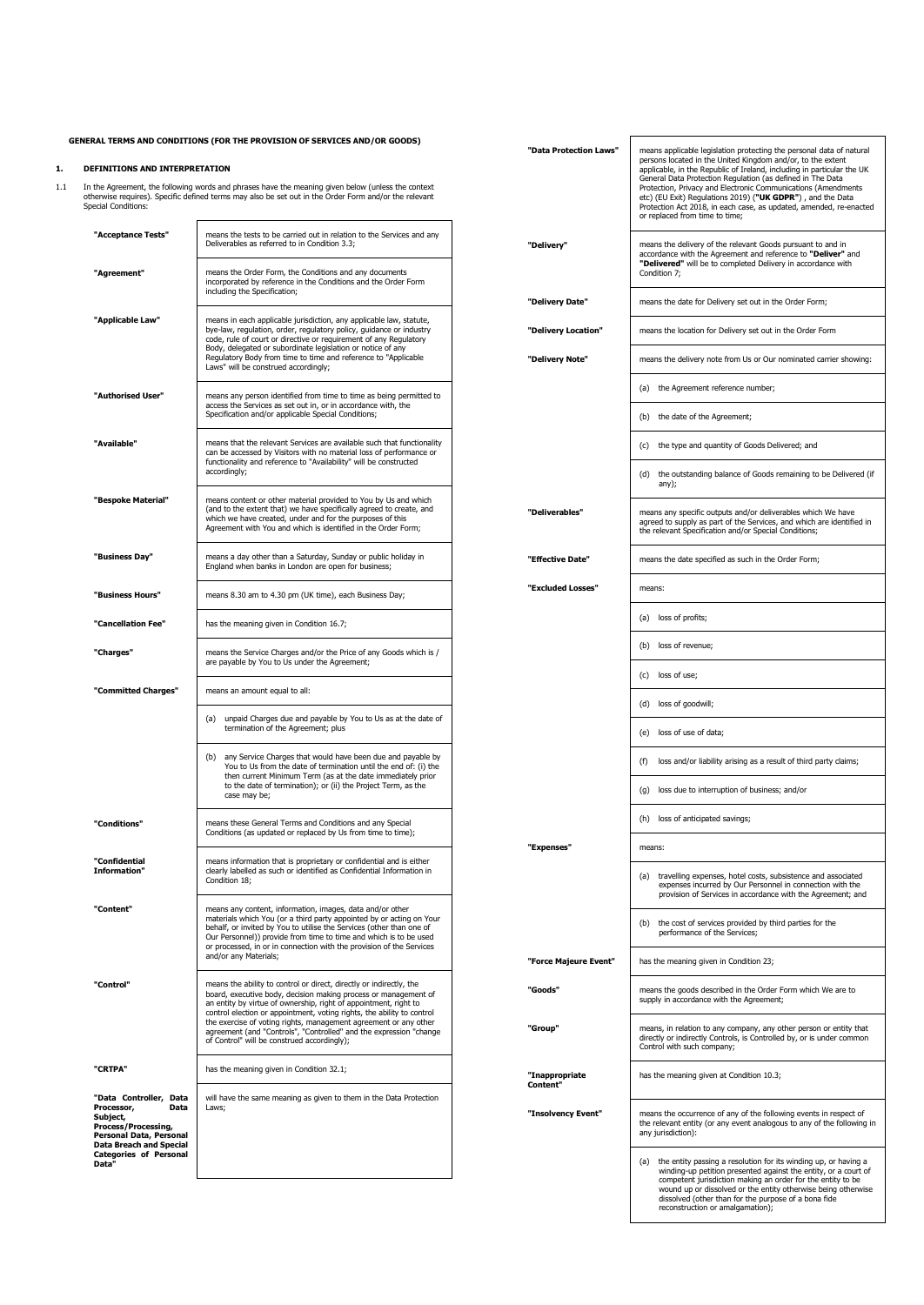<span id="page-1-1"></span><span id="page-1-0"></span>

|                                   | (b) the appointment of an administrator of, or the making of an<br>administration order (or the giving of notice of intention to<br>appoint an administrator) in relation to, the entity, or the<br>appointment of a receiver or administrative receiver of, or an<br>encumbrancer taking possession of or selling, the whole or                                                     | "Rate Card"                       | means Our rates for the provision of Services which are to be<br>charged for on the basis of the time spent by relevant members of<br>Our Personnel, as set out in the Order Form (as may be amended in<br>accordance with these Conditions);                                                                                                                                                                                                                                           |
|-----------------------------------|--------------------------------------------------------------------------------------------------------------------------------------------------------------------------------------------------------------------------------------------------------------------------------------------------------------------------------------------------------------------------------------|-----------------------------------|-----------------------------------------------------------------------------------------------------------------------------------------------------------------------------------------------------------------------------------------------------------------------------------------------------------------------------------------------------------------------------------------------------------------------------------------------------------------------------------------|
|                                   | part of the entity's undertaking, assets, rights or revenue;<br>(c) the entity entering into an arrangement, compromise or<br>composition in satisfaction of its debts with the entity's<br>creditors or any class of them or taking steps to obtain a<br>moratorium or making an application to a court of competent<br>jurisdiction for protection from the entity's creditors; or | "Regulatory Bodies"               | means in each applicable jurisdiction, those government<br>departments and regulatory, statutory and other entities,<br>committees and bodies which, whether under statute, rules,<br>regulations, codes of practice or otherwise, are entitled to regulate,<br>investigate, or influence the matters dealt with in the Agreement or<br>any other affairs of Ours and "Regulatory Body" will be construed<br>accordingly;                                                               |
|                                   | (d) the entity being unable to pay its debts or being capable of<br>being deemed unable to pay its debts within the meaning of<br>section 123 of the Insolvency Act 1986;                                                                                                                                                                                                            | "Service(s)"                      | means the services to be provided by Us to You under the<br>Agreement (as the context requires) and as have been selected on<br>the Order Form and which are more particularly described in the<br>Specification and the relevant Special Conditions;                                                                                                                                                                                                                                   |
| "Intellectual Property<br>Rights" | means:                                                                                                                                                                                                                                                                                                                                                                               | "Service Charge Year"             | means in relation to:                                                                                                                                                                                                                                                                                                                                                                                                                                                                   |
|                                   | patents, utility models, supplementary protection certificates,<br>(a)<br>petty patents, rights in trade secrets (such as inventions<br>(whether patentable or not)), registered designs, rights in<br>copyright (including authors' and neighbouring or related<br>"moral" rights), database rights, design rights, semiconductor                                                   |                                   | the first Service Charge Year, the period of twelve (12)<br>(a)<br>months from the Effective Date; and<br>each subsequent Service Charge Year, each period of twelve<br>(b)                                                                                                                                                                                                                                                                                                             |
|                                   | topography rights, mask work rights, trade marks and service<br>marks;                                                                                                                                                                                                                                                                                                               |                                   | (12) months thereafter;                                                                                                                                                                                                                                                                                                                                                                                                                                                                 |
|                                   | all registrations or applications to register any of the items<br>(b)<br>referred to in paragraph (a); and                                                                                                                                                                                                                                                                           | "Service Charges"                 | means the service charges payable by You to Us for the Services, as<br>set out in the Order Form (as may be amended in accordance with<br>these Conditions);                                                                                                                                                                                                                                                                                                                            |
|                                   | all rights in the nature of any of the items referred to in<br>(c)<br>paragraphs (a) or (b) including continuations, continuations in                                                                                                                                                                                                                                                | "Services Misuse"                 | means:                                                                                                                                                                                                                                                                                                                                                                                                                                                                                  |
|                                   | part and divisional applications, reputation, personality or<br>image, trade names, business names, brand names, get-up,<br>logos, domain names and URLs, rights in unfair competition<br>and, without prejudice to anything set out elsewhere in this<br>definition, rights to sue for passing off and all rights having                                                            |                                   | use of the Services contrary to Our instructions or the terms<br>(a)<br>of the Agreement; or                                                                                                                                                                                                                                                                                                                                                                                            |
|                                   | equivalent or similar effect to, and the right to apply for any<br>of, the rights referred to in this definition in any jurisdiction;                                                                                                                                                                                                                                                |                                   | modification or alteration of the Services, Software and/or the<br>(b)<br>Site (or any of its content) by any party other than Us or Our<br>Personnel;                                                                                                                                                                                                                                                                                                                                  |
| "Invoice Terms"                   | means the invoice terms applicable to the relevant Services or Goods<br>as set out in the Order Form;                                                                                                                                                                                                                                                                                | "Site"                            | either the website which You have appointed Us to design and/or<br>host or any other "Software as a Service" site which we have agreed<br>to make available to You or for You and as identified in the Order                                                                                                                                                                                                                                                                            |
| "Man Day"                         | has the meaning given in Condition 16.5;                                                                                                                                                                                                                                                                                                                                             |                                   | Form;                                                                                                                                                                                                                                                                                                                                                                                                                                                                                   |
| "Man Hour"                        | has the meaning given in Condition 16.5;                                                                                                                                                                                                                                                                                                                                             | "Software"                        | means any online or other software applications provided by Us as<br>part of the Services as set out in the Order Form and/or<br>Specification;                                                                                                                                                                                                                                                                                                                                         |
| "Minimum Term"                    | means the minimum term of the Services as set out in the Order<br>Form (if any);                                                                                                                                                                                                                                                                                                     | "Special Conditions"              | means Our special terms and conditions which apply to a particular                                                                                                                                                                                                                                                                                                                                                                                                                      |
| "Non-Supplier Defect"             | has the meaning given to it in Condition 3.7;                                                                                                                                                                                                                                                                                                                                        |                                   | type of Service in addition to these General Terms and Conditions<br>and which are set out in the Schedule to these General Terms and<br>Conditions (and which We may amend or replace from time to time);                                                                                                                                                                                                                                                                              |
| "Order Form"                      | means the Order Form which You have completed, and We have<br>accepted and which forms part of the Agreement between You and<br>Us;                                                                                                                                                                                                                                                  | "Special Terms"                   | means any special terms agreed specifically for the Agreement and<br>as identified as such, and set out in the Order Form;                                                                                                                                                                                                                                                                                                                                                              |
| "Our IT and Data<br>Policy"       | means Our policy relating to the privacy and security of, and the use<br>of, Our systems and/or Software, and Your Data available, or<br>referred to, in the Special Conditions (if relevant) or such other<br>source and/or website address as may be notified to You by Us from                                                                                                    | "Specification"                   | means the specification for the Services and any related deliverables<br>and/or Goods provided by Us and referred to in the Order Form;                                                                                                                                                                                                                                                                                                                                                 |
|                                   | time to time, and as such document may be amended from time to<br>time by Us in Our discretion;                                                                                                                                                                                                                                                                                      | "Supplier Material"               | means content or other material provided or made available to (or<br>for) You by Us from time to time and which is not Bespoke Material;                                                                                                                                                                                                                                                                                                                                                |
| "Our Personnel"                   | means all employees, staff, officers, individual contractors, other<br>workers, agents and consultants, of Us, Our Group and/or any<br>sub-contractor who are engaged in the provision of the Services<br>and/or Goods under the Agreement from time to time;                                                                                                                        | "Updates and Patches"             | means any new update to the Software which adds or updates<br>minor functionality or features, or otherwise corrects faults or fixes<br>bugs in the Software, as determined by Us;                                                                                                                                                                                                                                                                                                      |
| "Permitted<br>Unavailability"     | means:                                                                                                                                                                                                                                                                                                                                                                               | "Upgrades and<br><b>Releases"</b> | means any new release or upgrade to the Software which adds,<br>updates or enhances functionality or features (excluding Updates<br>and Patches), as determined by Us;                                                                                                                                                                                                                                                                                                                  |
|                                   | (a) any permitted unavailability including for maintenance as<br>referred to or described in the Specification and / or Special<br>Conditions for the relevant Service; and/or                                                                                                                                                                                                       | "Total Contract Value"            | means the total value of the Service Charges and/or the Price of any<br>Goods as set out in the Order Form;                                                                                                                                                                                                                                                                                                                                                                             |
|                                   | (b) any unavailability to the extent that it is caused or contributed<br>to by any act, omission, breach or default of a anyone, other<br>than Our Personnel who are not acting on the instructions of<br>You or your Authorised User;                                                                                                                                               | "Virus"                           | means anything or device (including any software, code, file or<br>programme) which may: prevent, impair or otherwise adversely<br>affect the operation of any computer software, hardware or network,<br>any telecommunications service, equipment or network or any other<br>service or device; prevent, impair or otherwise adversely affect<br>access to or the operation of any programme or data, including the<br>reliability of any programme or data (whether by re-arranging, |
| "Price"                           | means the price payable by you for the Goods as set out in the<br>Order Form;                                                                                                                                                                                                                                                                                                        |                                   | altering or erasing the programme or data in whole or part or<br>otherwise); or adversely affect the user experience, including<br>worms, trojan horses, viruses and other similar things or devices;                                                                                                                                                                                                                                                                                   |
| "Project Term"                    | means, in respect of Services with no Minimum Term, term of the<br>relevant Services as set out in the Order Form;                                                                                                                                                                                                                                                                   | "Visitor"                         | means a visitor to, on anyone who accesses, the Site (other than<br>one of Our Personnel);                                                                                                                                                                                                                                                                                                                                                                                              |
| "Rate"                            | means the charge rate for the applicable roles for a Man Day and/or<br>Man Hour (as relevant), as identified in the Rate Card (as may be<br>amended in accordance with these Conditions);                                                                                                                                                                                            | "Work-Around"                     | means a change in operating procedures or a solution, in order to<br>avoid or mitigate in so far as is reasonably practicable the effects of<br>an incident with the aim of minimising inconvenience to You;                                                                                                                                                                                                                                                                            |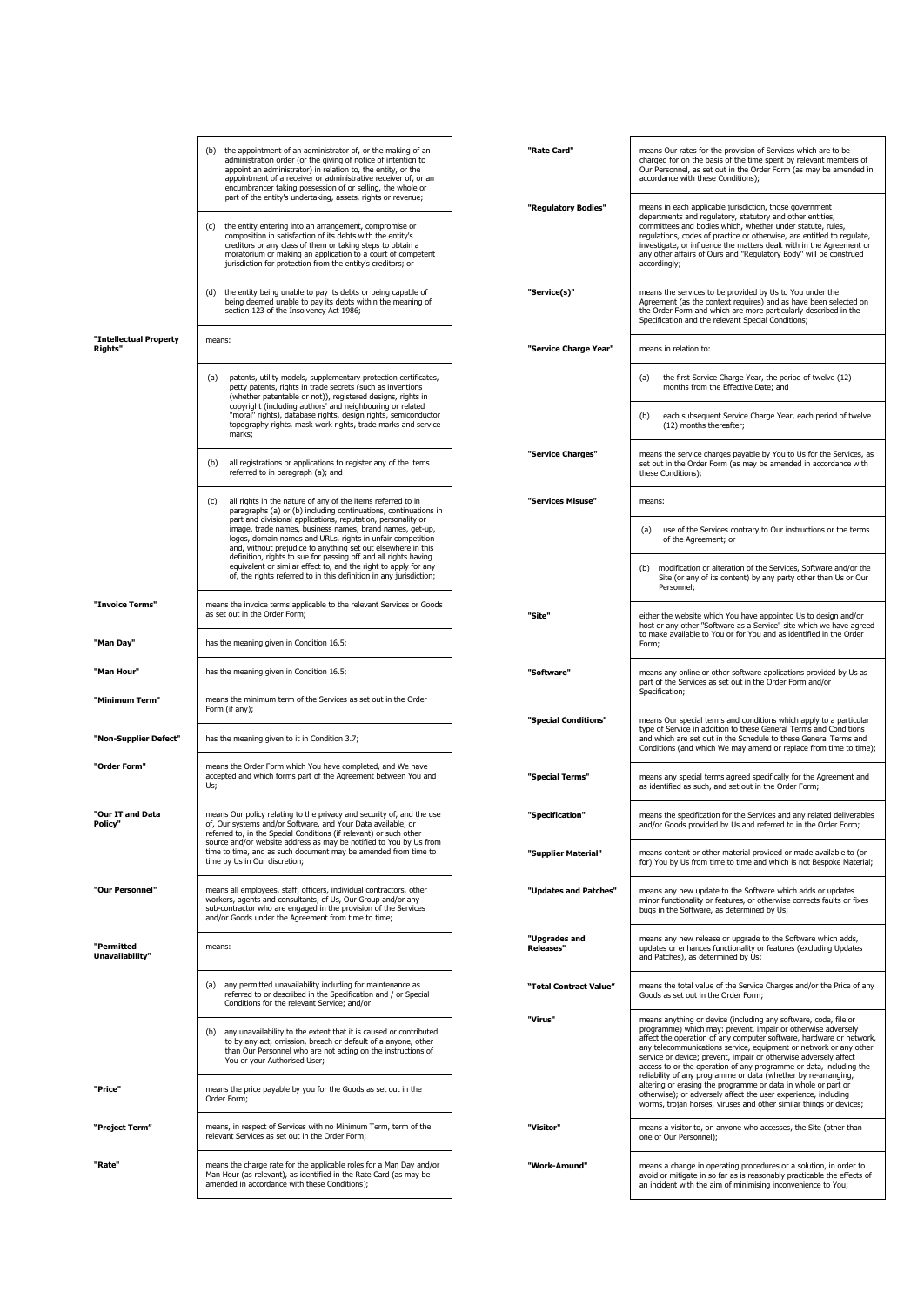| "Your Data"      | means the data inputted or provided by You or an Authorised User<br>(or any third party acting on your or their behalf including a Visitor),<br>or by Us on Your behalf for the purpose of using the Services or<br>facilitating Your use of Services (this shall include any data inputted<br>onto the Site by a Visitor): |
|------------------|-----------------------------------------------------------------------------------------------------------------------------------------------------------------------------------------------------------------------------------------------------------------------------------------------------------------------------|
| "Your Materials" | the content provided by You to Us as set out in the Specification<br>and/or Order Form and/or otherwise in connection with the<br>Agreement;                                                                                                                                                                                |
| "Your Personnel" | means all employees, staff, officers, individual contractors, other<br>workers, agents and consultants, of You:                                                                                                                                                                                                             |
| "Your System"    | means the combination of hardware, software, computer and<br>telecoms devices and equipment used by You for the receipt of the<br>Services (as the context requires).                                                                                                                                                       |

#### 1.2 In the Agreement (unless the context requires otherwise):

- 1.2.1 the words "**including", "include", "for example", "in particular**" and words of similar<br>effect will be construed so that they do not limit the general effect of the words which<br>precede them, and so that any examples examples of the matters in question:
- 1.2.2 references to the Agreement and any other document referred to in the Agreement, is a reference to it as validly varied, supplemented and/or novated from time to time;
- 1.2.3 references to the singular include the plural and vice versa;
- 1.2.4 recitals and headings are all for reference only and will be ignored in construing the Agreement;
- 1.2.5 references to any one gender do not exclude other genders;
- 1.2.6 general references to a "**person**" will be understood to include (as applicable), a natural<br>person, a company, a partnership, and an unincorporated association (in each case<br>whether or not having separate legal perso
- 1.2.7 reference to any legislative provision shall be deemed to include:
	- 1.2.7.1 any statutory instrument, by-law, regulation, rule, subordinate or delegated legislation or order and any rules and regulations which are made under it; and
	- 1.2.7.2 any subsequent re-enactment or amendment of the same, unless this imposes a substantial new liability upon Us, or significantly adversely affects any of Our rights.

#### **2. TERM**

The Agreement will commence on the Effective Date and will, in respect of the Services, continue for the Minimum Term or the Project Term (as applicable) and thereafter unless and until terminated in accordance with Condition [21.](#page-5-1)

### <span id="page-2-2"></span>**3. PROVISION OF THE SERVICES**

# **GENERAL**

3.1 We shall provide the Services in accordance with and as set out in the Order Form and on and subject to the terms of this Agreement including the relevant Specification, Special Terms and the Special Conditions.

# **YOUR RESPONSIBILITIES**

You acknowledge that Our ability to provide the Services is dependent upon Your full and timely<br>co-operation (which You agree to provide), as well as the accuracy and completeness of any information<br>and/or data You provide under this Agreement.

#### **ACCEPTANCE OF THE SERVICES**

- <span id="page-2-0"></span>[3](#page-2-2).3 Once We have completed the relevant work, You shall run any applicable Acceptance Tests in each<br>case as identified in the relevant Specification and Special Conditions in accordance with the procedure<br>set out in this C
- 3.4 The Acceptance Tests shall test compliance of the relevant Services and/or Deliverables with the Specification.
- 3.5 Within five (5) Business Days of being given access to the Deliverables and/or Services as relevant, You shall confirm to Us by notice in writing (and acting reasonably and in good faith) if there are any failures<br>of an Acceptance Test and provide full details. If you fail to provide Us with such notice within that<br>timescale to have passed their Acceptance Tests).
- 3.6 If You notify Us of a failure of an Acceptance Test within the times and with the level of detail referred to at Condition 3.5 above, we shall investigate. Where, acting reasonably and in good faith, we agree<br>that there is a failure, we shall as soon as reasonably possible and at no additional cost to You, take<br>steps to remedy
- 3.7 If any failure to pass the Acceptance Tests results from a defect which is caused by Your act or omission, or by one of Your sub-contractors or agents for whom We have no responsibility ("**Non-Supplier Defect**"), the Services and all Deliverables shall be deemed to have passed the Acceptance Tests not such Non-Supplier Defect.
- <span id="page-2-1"></span>3.8 Notwithstanding the above, Your acceptance of the Services and any Deliverables shall be deemed to have taken place upon the occurrence of any of the following events:
	- 3.8.1 You use any part of the Services or Deliverables for any revenue-earning purposes or to provide any services to third parties other than for test purposes or otherwise in a live context; or
	- 3.8.2 Where you confirm acceptance, including in accordance with any process set out in the relevant Specifications and/or Special Conditions.
- 3.9 After acceptance, no further amendments or changes to the Service or Deliverables are permitted without Our express agreement.

# <span id="page-2-7"></span>**4. AVAILABILITY AND PROVISION OF THE SERVICES**

<span id="page-2-4"></span>4.1 The Services and relevant Deliverables will be made available for use in accordance with (and subject to any exceptions set out in) the relevant Specification and/or Special Conditions. No other warranty

or other commitment is given by Us to You in respect of the availability of the Services and/or Deliverables save as expressly set out in the relevant Specification and/or Special Conditions for those<br>particular Services and/or Deliverables. Any such availability should apply, except for periods of<br>Permitted Unavaila

- 4.2 Subject to Condition [4.3,](#page-2-3) if any Services or Deliverables do not comply with their relevant warranties as to availability as referred to in Condition [4.1,](#page-2-4) We will at Our option and expense perform such remedial and/or rectification work as is identified in the relevant Specification and/or Special Conditions remedial and/or redification work as is identified in the relevant Specification and/or Special Conditions<br>for the relevant Services and/or Deliverables. Subject and without prejudice to Condition [20.1,](#page-5-2) We<br>shall have no ot
- <span id="page-2-3"></span>4.3 We will not be responsible for any non-compliance of the Services or Deliverables with Condition [4.1](#page-2-4) as<br>a result of Services Misuse. In the event that any of the Services or Deliverables are not available and<br>there is

## **MINIMUM COMMITMENT**

4.4 You acknowledge and agree that, although the exact activities and work to be carried out may be subject to further discussion and agreement between You and Us (each acting reasonably and in good<br>faith), over the period from the Effective Date until the end of the Minimum Term or the Project Term<br>(as applicable) (**"Co** 

# **USE OF THE SERVICES AND SITES**

- 4.5 You and Your Personnel will not, and You will use all reasonable endeavours to ensure that Visitors will no<br>not, access, host, store, distribute or transmit any Viruses or any Inappropriate Content during use of<br>the Se breach of this Condition).
- 4.6 You and Your Personnel will not, and You will use all reasonable endeavours to ensure that Visitors will<br>not, except to the extent permitted under the Agreement or by any Applicable Law (which is incapable<br>of exclusion
	- 4.6.1 attempt to copy, modify, duplicate, create derivative works from, frame, mirror, republish, download, display, transmit, or distribute all or any part of the Site (which is Supplier Material) or any Software in any form or media or by any means; or
	- 4.6.2 attempt to de-compile, reverse compile, disassemble, reverse engineer or otherwise reduce to human-perceivable form all or any part of the Site (which is Supplier Material) or Software.

#### **SITE CONTENT**

- It the relevant Services are selected in the Order Form, We shall update the Site with Your Materials.<br>and Content provided from time to time by You to Us, within a reasonable time and in accordance with<br>any periods and/or
- 4.8 We shall include only Your Material and Content on the Site unless we have specifically agreed to provide content under this Agreement. You acknowledge and agree that We have no control over any content placed on the Site by Visitors and do not purport to monitor the content of the Site. We reserve the right to remove any content from the Site where We reasonably suspect such content is Inappropriate Content. We shall notify You if We become aware of any allegation that content on the site may be Inappropriate Content.
- 4.9 We may include a statement on the Site to the effect that it is provided or powered by Us (in such form as We reasonably require) from time to time.

# **UPGRADES AND RELEASES**

- <span id="page-2-6"></span>4.10 If hosting and support are selected as the relevant Services in the Order Form, We may from time to time (but shall not be obliged to) provide minor Updates and Patches. We will usually implement such minor Updates and Patches automatically without additional cost to You (unless Condition [4.11](#page-2-5) applies or unless otherwise stated in the relevant Specification in our Special Conditions), but certain Updates and Patches may require implementation by You (in whole or in part). If Updates and Patches are not<br>automatically implemented by Us, You are responsible for implementing any Updates and Patches<br>within a reasonable time of
- <span id="page-2-5"></span>4.11 If Updates and Patches are required that fall outside of Condition [4.10,](#page-2-6) We will be entitled to levy additional charges based on the Rates for the implementation of such Updates and Patches.
- 4.12 Further provisions regarding Updates and Patches may be set out in the relevant Specification and/or Special Conditions for the relevant Services.
- 4.13 Unless hosting and support are selected as the relevant Services in the Order Form, We do not provide Upgrades and Releases. If You require Upgrades and Releases outside of such agreement, You will be required to contact Us and We will be entitled to levy additional charges based on the Rates.
- 4.14 We may from time to time contact You in relation to: Upgrades and Releases; and Updates and Patches, that are required to comply with Applicable Law.

#### **REMOTE ACCESS**

4.15 Only to the extent necessary to perform Our obligations under this Agreement and for no other purpose<br>whatsoever, we may from time to time and/or where specifically provided in the relevant Specification<br>and/or releva may reasonably require to enable such remote access and/or remote diagnosis in order to perform Our obligations under this Agreement.

# **5. YOUR USE OF THE SERVICES**

You will comply with any rules and/or requirements in relation to the Services and/or Deliverables as set out in the Specification and/or the Special Conditions for the relevant Service.

# **6. GOODS**

- 6.1 If Goods are selected in the Order Form, We will, in consideration of payment by you in full of the relevant Price, provide the Goods to You subject to the terms of the Agreement.
- 6.2 We will not be responsible for any non-compliance of the Goods with any warranty set out in this Agreement as a result of any misuse by You or any of Your Personnel.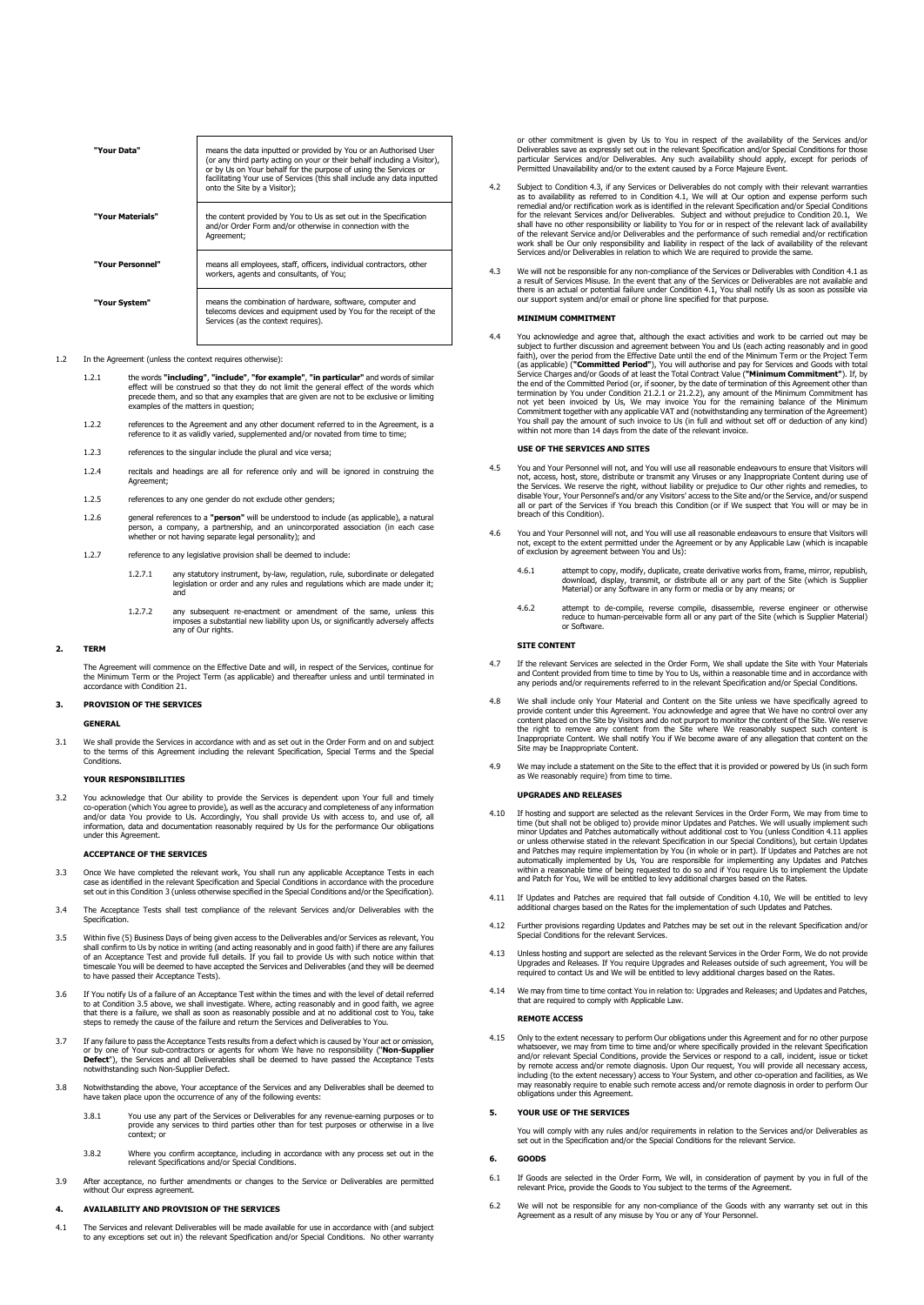- 6.3 The warranties in the relevant Specification and this Agreement and any expressly set out remedies constitute Our sole and exclusive warranty and liability, and Your sole and exclusive remedy, if the Goods do not comply with that warranty (subject and without prejudice to Condition [20.1\).](#page-5-2)
- 6.4 You will be responsible for the cost and expense of all repairs to or replacement of, the Goods, as a<br>result of misuse of the Goods by You or any of Your Personnel and You will indemnify Us and hold Us<br>harmless from al

### <span id="page-3-0"></span>**7. DELIVERY**

- 7.1 We will use reasonable endeavours to deliver the ordered Goods to the Delivery Location by the applicable Delivery Date. Each Delivery of Goods will be accompanied by a Delivery Note. Unless otherwise agreed, You shall with such storage.
- 7.2 We may Deliver Goods by instalments. Any delay in Delivery or defect in an instalment will not entitle You to cancel any other instalment.
- 7.3 Delivery of Goods will be complete upon unloading of them at the Delivery Location, whereupon You will complete and provide to Us or Our nominated carrier, written confirmation of Delivery. Claims arising for damage to or loss of Goods in transit or non-delivery of Goods must be made in writing to Us so as to reach Us within three (3) days of Delivery. We will not be liable for any claim unless the above requirements have been complied with.
- 7.4 Delivery Dates are approximate only, and the time of Delivery will not be of the essence.

#### **FAILURE TO DELIVER**

- <span id="page-3-3"></span>7.5 Subject to Condition [7.6,](#page-3-2) if We fail to Deliver the Goods to You, We will at Our discretion and expense use reasonable endeavours to correct any such failure to Deliver promptly or provide You with a Work-Around.
- <span id="page-3-2"></span>7.6 Your remedies in Condition [7.5](#page-3-3) constitute Your sole and exclusive remedy If We fall to Deliver Goods to You.

### **8. RISK AND TITLE**

The risk of loss, theft, damage and/or destruction of Goods will pass to You on Delivery of the Goods. Title to Goods shall not transfer to You until you have paid the Price for those Goods (together with all applicable taxes) to us in full.

# <span id="page-3-7"></span>**9. WARRANTY AND PERFORMANCE**

- <span id="page-3-4"></span>9.1 We warrant (to the exclusion (so far as may be legally permitted) of any other warranties or conditions which may be implied by law, course of dealing or otherwise) that:
	- 9.1.1 the Services to be provided under this Agreement will be provided with reasonable skill and care; and
	- 9.1.2 any Goods and/or Deliverables provided to You shall, on delivery, comply with their relevant agreed Specification set out in the Agreement in all material respects.
- 9.2 We will use reasonable endeavours to meet any performance and/or delivery dates You and We agree<br>for the Services and/or Deliverables, but any such dates are approximate only, and the time of<br>performance will not be of
- sible for any non-compliance of the Services or the Deliverables and/or Go with any warranty in this Agreement or any failure to provide or Deliver the same, as a result of, a failure by You to provide adequate instructions in relation to the Services (or subject matter thereof) or Deliverables or the Goods or their Delivery, or a failure by You to provide all requisite matenals,<br>facilities, access, co-operation and suitable working conditions to enable the Services and/or<br>Deliverables to be provi
- <span id="page-3-5"></span>If the Services or Deliverables or Goods do not comply with Conditio[n 9.1,](#page-3-4) We will at Our expense use reasonable endeavours to correct any such non-compliance promptly or provide You with a Work-Around save where and to the extent that a remedy is provided for under the relevant Specification and/or Special Conditions of the relevant Service, in which case, that that remedy will apply.
- 9.5 The remedies in Conditio[n 9.4](#page-3-5) constitute Your sole and exclusive remedy for any breach of Condition [9.1.](#page-3-4)

# <span id="page-3-6"></span>**10. LICENCES, PERMISSIONS AND CONTENT**

- 10.1 We will obtain and maintain all necessary licences, consents, and permissions necessary for the performance of Our obligations under the Agreement.
- You will obtain and maintain all necessary licences, consents, and permissions, and give all notices including to Visitors, necessary for You to perform Your obligations under the Agreement and for You to receive the Services, Goods and/or Deliverables (including any notices and/or consents required to be given to or obtained from Visitors in order to provide them access to the Site and/or to obtain and/or process their data and/or information).
- <span id="page-3-1"></span>10.3 You shall at times ensure that Your Materials and all Content, do not infringe any Applicable Laws, regulations or third party rights (such as material which is obscene, indecent, pornographic, seditious, offensive, d believe may be Inappropriate Content.
- 10.4 You shall indemnify Us against all damages, losses, liabilities, costs and /or expenses which we may suffer or incur, and which arise either directly or indirectly as a result of, or in connection with:
	- 10.4.1 any action or claim that Your Materials or Content or any other material posted to, or linked to, the Site constitutes Inappropriate Content; or otherwise; and/or
	- [10.](#page-3-6)4.2 Any breach by you of this Condition 10.
- 10.5 No responsibility will be accepted by us for any errors in proofs and/or proposals which have been produced by us and signed off and/or accepted by You.
- 10.6 You acknowledge and agree that We may be bound by recognition agreements with the media<br>proprietors associations and by the standard codes of advertising practice and therefore shall not be<br>required by, or under an ob
- 10.7 You will inform Us if You become aware or consider that any copy or material submitted is not, or may not be legal, decent, honest and/or truthful and/or does not comply with the requirements of all relevant<br>legislation, Applicable Laws, and/or the British Code of Advertising Practice and/or may otherwise be<br>Inappropriate

### **11. INTERNET AND INTERRUPTIONS**

- 11.1 Notwithstanding Conditions [4](#page-2-7) an[d 9](#page-3-7) Wey
	- 11.1.1 do not warrant that Your use of the Services will be uninterrupted or error-free or that the Services or the information obtained by You through them will meet Your requirements; and
	- 11.1.2 are not responsible for any delays, delivery failures, or any other loss or damage resulting<br>from the transfer of data over communications networks and facilities, including the<br>internet, and You acknowledge that th

# **12. PROVISION OF INFORMATION**

- <span id="page-3-8"></span>12.1 You will promptly (and in any event within five (5) Business Days) provide to Us, Our agents and<br>representatives, and to any statutory or regulatory auditors of Ours, on request such information,<br>records and data that
	- 12.1.1 establish the name and password of each Authorised User;
	- 12.1.2 verify that You are complying with the terms of the Agreement; and/or
	- 12.1.3 fulfil any request by any Regulatory Body in the course of carrying out its regulatory functions.
- <span id="page-3-9"></span>12.2 If the provision of information, records and data provided under Conditio[n 12.1](#page-3-8) reveals or demonstrates any:
	- 12.2.1 under-payment of Charges to Us, without prejudice to any of Our other rights and<br>remedies, You will pay to Us an amount equal to the underpayment by reference to the<br>Charges in the Order Form within five (5) Busines
	- 12.2.2 non-compliance (other than under-payment which is dealt with under Condition [12.2.1\)](#page-3-9)  by You with Your obligations pursuant to the Agreement, without prejudice to any of Our other rights and remedies, You will promptly remedy the cause of such non-compliance.

#### **13. YOUR DATA**

## **OWNERSHIP**

- 13.1 We acknowledge that Your Data is Your property and that You reserve all Intellectual Property Rights which may, at any time, subsist in Your Data.
- 13.2 You acknowledge that You have sole responsibility for and to ensure the legality, reliability, integrity, a demomedge and roa nave.<br>curacy and quality of Your Data
- 13.3 You acknowledge and agree that We may from time to time use Your Data (on an aggregate and/or anonymous basis) for the purpose of conducting analytics relating to the use of the Services and/or Deliverables.

#### **USE AND BACK-UP OF YOUR DATA**

13.4 We will only store, copy or use Your Data to the extent necessary to perform Our obligations and/or exercise Our rights under the Agreement.

#### **BACK-UP OF YOUR DATA**

13.5 You acknowledge and agree that it is Your responsibility to separately maintain a suitable back-up of<br>Your Data and any Content. Whilst We may maintain back-up copies of Your Data and any Content,<br>You acknowledge and valuable or important is lost, damaged or corrupted.

### **LOSS, CORRUPTION OR DEGRADATION OF, YOUR DATA**

- In the event that Your Data is corrupted or lost or degraded so as to be unusable, as a result of Our Personnel's default, Your sole and exclusive remedy will be for Us to use reasonable commercial endeavours to restore or procure the restoration of Your Data that is corrupted, lost or degraded so as to be useable as soon as reasonably practicable, from the latest back-up of Your Data maintained by Us in accordance with our internal procedures.
- 13.7 We will not be responsible for any loss, corruption, damage, alteration or disclosure of Your Data caused by any third party (except Our Personnel that are engaged by Us to perform services related to Your Data).

#### **PROCESSING OF YOUR DATA**

- <span id="page-3-10"></span>13.8 In respect of any Personal Data which We Process on Your behalf when performing Our obligations under the Agreement, You and We hereby agree that You will be the Data Controller and We will be a Data Processor and in any such case:
	- 13.8.1 We will Process the Personal Data on Your documented instructions (which will be deemed to constitute the purposes as set out or referred to in the Agreement), for the purposes of providing the Services and any Deliverables;
	- taking into account the state of technical development and the nature of Processing, We<br>will take all measures required by Article 32 of the UK GDPR (as amended, replaced or<br>superseded in English law) to ensure the securit possession;
	- 13.8.3 We will take reasonable steps to ensure the reliability of Our Personnel who may have access to the Personal Data, and their treatment of the Personal Data as Confidential Information;
	- 13.8.4 We will promptly, and in any case within five (5) Business Days, notify You of any communication from a Data Subject which We receive regarding the Processing of their<br>Personal Data, or any other communication (including from a Regulatory Body) of which<br>We are aware, relating to either party's obligation
	- 13.8.5 We will notify You without undue delay upon becoming aware of any Personal Data Breach;
	- 13.8.6 taking into account the nature of the Processing, We will provide commercially reasonable<br>assistance to You (by appropriate technical and organisational measures), insofar as this<br>is possible, on request in relation Subject); (ii) any Personal Data Breach; (iii) the need to undertake a data protection<br>impact assessment in accordance with the Data Protection Laws; and (iv) any approval of<br>a Regulatory Body (including the Information Co the Rates;
	- 13.8.7 You acknowledge and agree that We are generally authorized to appoint third parties to<br>Process the Personal Data ("S**ub-Processor**"), subject to notifying You about our<br>Sub-Processors and otherwise meeting the condi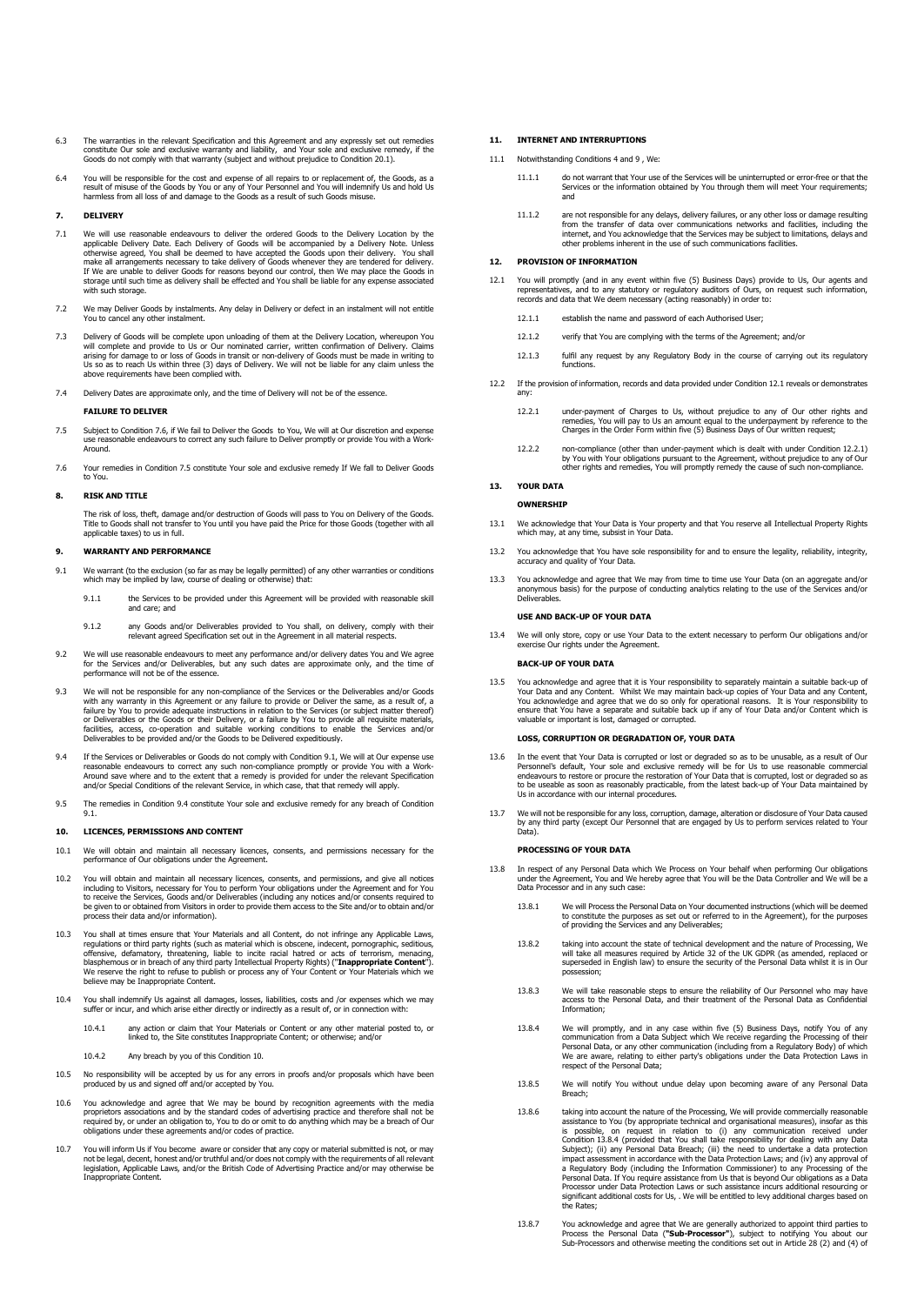the UK GDPR (as amended, replaced, or superseded in English law). Where a Sub-<br>Processor is engaged, We will put in place a written agreement with the Sub-processor<br>which imposes on the Sub-processor obligations which are

- 13.8.8 You acknowledge and agree that the Personal Data may be transferred or stored outside the UK and/or the European Economic Area or the country where You and/or the<br>Authorised Users or Visitors are located in order to carry out the Services and Our other<br>obligations under the Agreement. We will take such step e the Processing is in accordance with Data Protection Laws;
- 13.8.9 We will provide You, upon reasonable request, with all information reasonably required to demonstrate compliance with Our obligations under this Condition.13.8, including<br>permitting You, on reasonable prior notice, and no more than on one occasion in any<br>twenty-four (24) month.period (except in the event of a P and audit the relevant records and information held by Us in respect of Our Processing of<br>the Personal Data (subject to Our obtaining access from, and You ensuring full compliance<br>with, the requirements of any relevant thi
- 13.8.10 We will cease Processing the Personal Data upon the termination or expiry of the Agreement and, upon Your request, either return to You (in accordance with Condition 13.11) or securely delete the Personal Data. If you do not request either option<br>within 7 days of the termination or expiry of this Agreement, we reserve the right to delete<br>Your Data and all of Your Materials an
- 13.8.11 You will ensure that You are entitled to transfer the relevant Personal Data to Us so that We may use, Process and transfer the Personal Data in accordance with the Agreement and Applicable Law, on Your behalf; and
- 13.8.12 You will ensure that all relevant Data Subjects have been informed of, and, where<br>required, have given their consent to, such use, Processing, and transfer (by Us or anyone<br>acting on Our behalf) as required by all
- 13.9 The table set out in the Order Form describes the Personal Data Processing activities performed by Us on Your behalf under the Agreement:

## **MONITORING**

13.10 You acknowledge and agree that We may from time to time monitor Your use of the Services and capture Your Data in relation to Your use of the Services, including through the use of Google Analytics and/or other analytics systems.

### **RETURN OF YOUR DATA**

13.11 If on termination or expiry of the Agreement You require Us to return Your Data to You (including Your Data that resides on or within Our Software or Our systems), You will notify Us in writing within not more than seven (7) days, and We will use reasonable commercial endeavours to deliver to You, to the extent We are able, the then most recent copy of Your Data that is in Our possession, subject to You and having paid all

#### **14. THIRD PARTIES**

- 14.1 You acknowledge that the Services and/or Deliverables may enable or assist You to share information<br>with or access the information of, correspond with, and/or purchase products and services from, or sell<br>products and/
- 14.2 We make no representation, warranty or commitment (and will have no liability or obligation) whatsoever in relation to the content or use of, or. correspondence or other dealings with, any<br>third-party, or any transactions completed, and any contract entered into by You, with any such third<br>party. Any contract ente
- 14.3 You acknowledge and agree that We may use the services of third parties to provide the Services and/or Deliverables including third party providers of IT hosting and related services ("Key Suppliers"). You will, where (and keep us indemnified) from and against any losses, costs, claims, demands, damages and/or liabilities which We may suffer or incur and which may arise (directly or indirectly) out of or in connection with any claim or allegation made by or on behalf of a Key Supplier which (and to the extent that it) arises as a consequence of any breach by you of this Agreement.

# **15. YOUR OBLIGATIONS**

# **GENERAL**

# 15.1 You will:

- 15.1.1 provide Us with all necessary:
	- 15.1.1.1 co-operation requested by Us in relation to the Agreement; and
	- 15.1.1.2 information as may be required by Us in order to provide any of the Services and/or Deliverables, (and/or their set-up) including but not limited to Your Data, security access information and configuration services;
- 15.1.2 comply with all Applicable Laws with respect to Your activities under and/or related to the Agreement;
- 15.1.3 carry out all Your responsibilities set out in Agreement in a timely and efficient manner;
- 15.1.4 ensure that Your network and Your System comply with any relevant specifications provided by Us from time to time;
- 15.1.5 maintain an up-to-date and accurate record of all Authorised Users and promptly (and in any event within five (5) Business Day) produce such records to Us on request from time to time; and
- 15.1.6 be solely responsible for procuring and maintaining Your network connections and<br>telecommunications links from Your System to Our data centres, and for all problems,<br>conditions, delays, delivery failures and all oth to Your network connections or telecommunications links or caused by the internet.

#### **NON-PERFORMANCE**

15.2 Without prejudice to Our other rights and remedies, the non-performance or delay in performance of<br>Our obligations under the Agreement will be excused if and to the extent that such non-performance of<br>or delay in perf

# **16. CHARGES AND PAYMENT**

- 16.1 In return for the provision by Us of the Services and related Deliverables under this Agreement, You<br>shall pay to Us the Service Charges as set out in the Order Form (as may be amended from time to<br>time in accordance
- 16.2 You will pay the Charges to Us in accordance with the applicable Invoice Terms as set out in the Order Form.
- 16.3 Subject to the foregoing, payment of all invoices shall be due within 14 days from the date of invoice unless specifically agreed in writing.
- 16.4 We reserve the right to invoice You for and You agree to pay any Expenses which are incurred by Us or Our Personnel in performing this Agreement.
- <span id="page-4-1"></span>16.5 Where and to the extent that the Service Charges for a particular Service are to be calculated based on<br>the time incurred by Our Personnel undertaking the work, then that shall be identified in the Order<br>Form and We m the right to charge for any additional services which We perform for You in connection with this Agreement using the Rates. The Man Day Rates are the rates chargeable by Us in relation to a man day, being a seven and a hal
- 16.6 Where a Man Day has been agreed as the unit of charging, We will charge you on the basis of whole<br>Days (and reserve the right to charge for a full Man Day notwithstanding that the relevant member of<br>Our Personnel has
- <span id="page-4-0"></span>16.7 If You cancel any scheduled Man Day where this is due to circumstances outside of Our control, or if We cancel a scheduled Man Day as a result of Your failure to comply with Your obligations under this Agreement, a cancellation fee may be payable on a scale determined by the applicable notice period, as follows:
	- 16.7.1 where cancellation is made less than five (5) clear Business Days before the scheduled Man Day, a charge of one hundred per cent (100%) of the prevailing Man Day Rate will be made; or
	- 16.7.2 where cancellation is made more than five (5) clear Business Days but less than fifteen (15) clear Business Days before the scheduled Man Day, a charge of fifty per cent (50%) of the prevailing Man Day Rate will be made,

(each a "**Cancellation Fee**"),

- 16.7.3 and where cancellation is made more than fifteen (15) clear Business Days before the scheduled Man Day, no Cancellation Fee will be payable by You to Us.
- 16.8 We may invoice You for any Cancellation Fees at any time.
- You will pay each invoice submitted by Us in relation to Cancellation Fees in full and cleared funds to a bank account nominated in writing by Us, within fourteen (14) days of the date of the invoice.

#### **DISPUTED INVOICES**

- 16.10 You may only withhold payment of bona fide disputed Charges (or elements of the Charges which are the subject of a good-faith dispute) where We have not performed Our obligations in relation to such Charges, in accor date.
- 16.11 If You withhold any Charges, You must notify Us in accordance with Condition 16.10 and give reasonable details to Us as to which elements of the Charges are disputed and the reason for such withholding.
- 16.12 If any portion of an invoice is disputed by You pursuant to Condition 16.11, then, We may (at Our sole election) either:
	- 16.12.1 require You to pay the undisputed amount of the invoice in accordance with the applicable Invoice Terms; or
	- 16.12.2 issue two (2) invoices, one (1) in respect of the disputed amount and the other in respect of the undisputed amount,

and You will pay the undisputed amount in accordance with the applicable Invoice Terms, and You and<br>We (each acting reasonably and in good faith) will seek to resolve the dispute in respect of the disputed<br>amount as soon a

# **NON-PAYMENT**

- 16.13 If We have not received payment of undisputed Charges (or any other sums) within thirty (30) days after the due date for payment (or date of resolution of any dispute in relation to Charges disputed pursuant to Condition 16.11), and without prejudice to any of Our other rights and remedies, We may:
	- 16.13.1 disable Your password, account and access to all or part of the Services and/or Deliverables, without liability to You; and/or
	- 16.13.2 suspend performance of all or part of the Services and/or provision of the Deliverables and/or Goods, without liability to You, and We will be under no obligation to provide any of the same while any invoice remains unpaid; and
	- 16.13.3 charge interest on the late payment of any undisputed Charges or other amounts properly<br>invoiced which will accrue daily from the due date to the date of actual payment on any<br>overdue amounts under the Agreement (w ten per cent (10%) per annum above the base rate of NatWest Bank plc for the time being in force.

Any suspension and/or disabling of access will only be lifted as soon as reasonably possible by Us after payment by You of any outstanding sums (and without prejudice to Our rights of termination set out elsewhere in the Agreement).

16.14 If We have not received payment of undisputed Charges or other amounts within sixty (60) days after the due date for payment (or date of resolution of any dispute in relation to Charges or other amounts disputed purs Your instructions to Us.

#### **SUSPENSION**

16.15 If, We:

- 16.15.1 disable Your password, account and access to all or part of the Services and/or Deliverables; and/or
- 16.15.2 suspend performance of all or part of the Services and/or provision of the Deliverables suspend pend<br>and/or Goods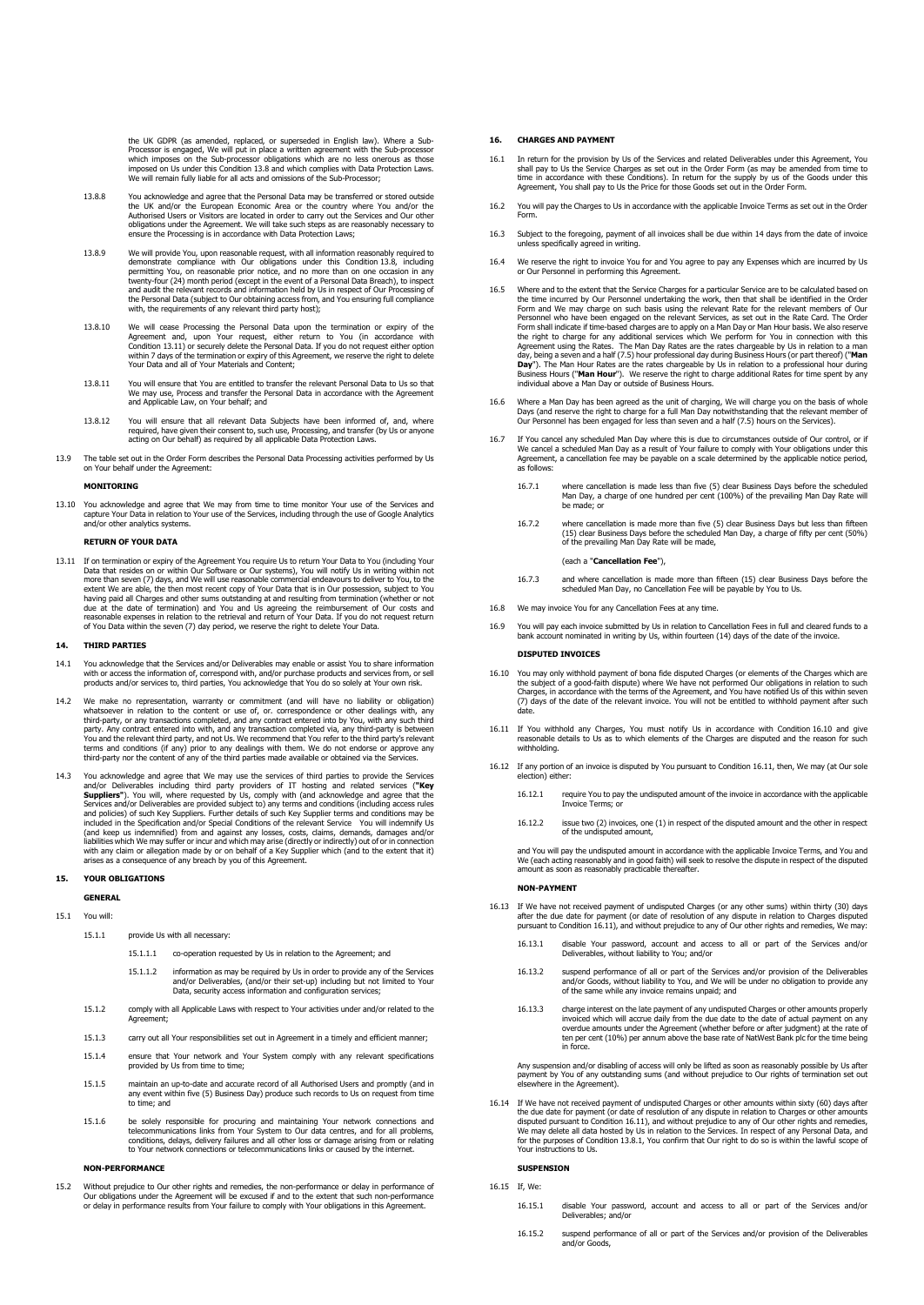provided that such disabling or suspension is in accordance with this Agreement, You will remain responsible for all Charges and other charges You incur during the period of suspension.

# **CURRENCY**

16.16 All amounts and fees stated or referred to in the Agreement will be payable in UK pound sterling.

# **NON-REFUNDABLE AND NON-CANCELLABLE**

16.17 The Charges, and otherwise (if paid upfront) payable by You to Us are non-cancellable and non-refundable, save as expressly set out in the Agreement.

**VAT**

16.18 All Charges and other amounts payable by You are exclusive of value added tax, which will be added to Our Invoice and shall be payable by You at the appropriate rate.

# **SERVICE CHARGE REVIEWS**

- 16.19 If there is an incident or occurrence which has the effect of materially reducing the benefit received by<br>Us under the Agreement or increasing the burden on Us under the Agreement, We may increase the<br>Service Charges
- 16.20 Quotations are based on the cost of production at the date of the quotation and are subject t amendment by Us on or at any time after acceptance to meet any rise or fall in such costs. Reasonable endeavours will be made to deliver the correct quantity ordered but quotations are conditional upon a margin of 5% being allowed for overs or shortage to be charged for or deducted as appropriate
- 16.21 We may at or around the start of April in each year review the Service Charges and Rate. Following any such review, we may by notice to You amend the Service Charges and Rate.

## **ADDITIONAL CHARGES**

- 16.22 Work produced, whether experimentally or otherwise, at Your request will be charged for. Where artwork is designed and finished to Your instructions, We reserve the right to charge for such artwork whether or not You place an order based on such artwork.
- Authors' corrections on or after the first proof, including alterations in style, will be charged extra unless wise agreed
- 16.24 Should expedited delivery be agreed and necessitate overtime or other additional cost an additional charge may be made.

# **17. IP RIGHTS**

- 17.1 You acknowledge and agree that We and Our licensors own all Intellectual Property Rights in and to,<br>the Software, Supplier Materials, and the Services and the Deliverables (other than any newly created<br>Intellectual Pr
- 17.2 The Agreement does not grant You any rights to, under or in, any Intellectual Property Rights (whether<br>registered or unregistered) or any other rights or licences in respect of the Software, Supplier Materials,<br>Servic
- 17.3 We confirm that We have all the rights in relation to the Software and the Supplier Materials, that are necessary to grant all the rights We purport to grant under, and in accordance with, the terms of the Agreement.
- 17.4 On payment of all Charges and all other sums We agree to assign to You such Intellectual Property Rights as may have vested in us on creation of the Bespoke Materials. For the avoidance of doubt, such assignment shall of the Agree
- 17.5 We acknowledge that, as between You and Us, You and Your licensors shall retain ownership of the Intellectual Property Rights in Your Materials and the Content at all times. You grant to (and shall procure for) Us a fully paid-up, non-exclusive, royalty-free, non-transferable licence for the term of this<br>Agreement to use, copy, and modify Your Materials and the Content as necessary for the purpose of<br>providing the Se

#### <span id="page-5-0"></span>**18. CONFIDENTIALITY**

- Each party may be given access to Confidential Information from the other party in order to perform its obligations under the Agreement. A party's Confidential Information will not be deemed to include information that:
	- 18.1.1 is or becomes publicly known other than through any act or omission of the receiving party;
	- 18.1.2 was in the other party's lawful possession before the disclosure;
	- 18.1.3 is lawfully disclosed to the receiving party by a third party without restriction on disclosure; or
	- 18.1.4 is independently developed by the receiving party, which independent development can be shown by written evidence.
- 18.2 Subject to Condition 18.4, You and We will hold the other's Confidential Information in confidence and not make the other's Confidential Information available to any third party, or use the other's Confidential<br>Information for any purpose other than the implementation of the Agreement (including, in Our case,<br>the performanc
- 18.3 You and We will take all reasonable steps to ensure that the other's Confidential Information to which the relevant party has access is not disclosed or distributed by its employees or agents in violation of the terms of the Agreement.
- 18.4 You and We may disclose Confidential Information to the extent such Confidential Information is<br>required to be disclosed by Applicable Law or a Regulatory Body, provided that, to the extent the<br>relevant party is legal in accordance with this Condition 18.4, takes into account the reasonable requests of the other in relation to the content of such disclosure
- 18.5 Neither You or We will be responsible for any loss, destruction, alteration or disclosure of Confidential Information caused by any third party.
- 18.6 You acknowledge that details of the Services and the Deliverables, and the results of any performance or provision of the same, constitute Our Confidential Information.
- 18.7 We acknowledge that Your Data is Your Confidential Information.

# **ANNOUNCEMENTS**

18.8 Subject and without prejudice to Condition 4.9, You and We will not make, or permit any person to make, any public announcement concerning the Agreement without the prior written consent of the other (such consent not to be unreasonably withheld or delayed), except as required by Applicable Law or any relevant securities exchange, or as set out in Condition 18.9.

- 18.9 You acknowledge and agree that We may from time to time include reference to this Agreement, the Services and/or Deliverables and/or the fact that You are Our Customer in publicity and/or marketing Services and/or Deliverables and/or the fact that You are Our Customer in publicity and/or marketing<br>material to be issued by Us to third parties or generally including case studies. Where reasonably<br>requested by Us, You w Deliverables.
- 18.10 The above provisions of this Condition 18 will survive termination of the Agreement, however arising.

### **19. IP INFRINGEMENT**

# **OUR PROTECTION**

19.1 You will indemnify Us and keep Us indemnified in full and on demand from and against any and all claims, actions, proceedings, losses, damages, expenses, liabilities and/or costs (including without<br>limitation court costs and reasonable legal fees) arising out of or in connection with Your use of the<br>Software, Services

# **YOUR PROTECTION**

19.2 We will defend You against any claim that the Software or any Supplier Material or the Services (save<br>in relation to Condition 19.1) infinge any UK copyright effective as of the Effective Date or rights in<br>confidentia settlement of such claims, provided that:

19.2.1 We are given prompt notice of any such claim;

- 19.2.2 You provide all reasonable co-operation to Us in the defence and settlement of such claim, at Our expense; and
- 19.2.3 We are given sole authority to defend or settle the claim.
- 19.3 In the defence or settlement of any claim, We may procure the right for You to continue using, replace or modify the Software, Services, Deliverables or Supplier Material (as the context requires) so that<br>they become non-infringing or, if such remedies are not reasonably available, terminate the Agreement<br>on five (5) Busine
- 19.4 In no event will We or Our Personnel be liable to You to the extent that the alleged infringement is based on:
	- 19.4.1 a modification of the Software, Services, Deliverables or Supplier Material by anyone other than Us; or
	- 19.4.2 Your use of the Software, Services, Deliverables or Supplier Material in a manner contrary to the instructions given to You by Us; or
	- 19.4.3 Your use of the Software, Services, Deliverables or Supplier Material after notice of the alleged or actual infringement from Us or any appropriate authority.
- 19.5 The foregoing and Condition 19.2 states Your sole and exclusive rights and remedies, and Our entire obligations and liability, for infringement of any Intellectual Property Rights or right of confidentiality.

# **20. LIABILITY**

### **UNLIMITED LIABILITY**

- <span id="page-5-2"></span>20.1 Nothing in the Agreement will exclude or limit either party's liability:
	- 20.1.1 for death or personal injury caused by its (or its agent's or sub-contractor's) negligence;
	- 20.1.2 for any fraud, fraudulent misrepresentation or fraudulent or dishonest act or omission by either party or any member of that party's Group or its officers, employees, agents or sub-contractors; or
	- 20.1.3 that cannot, as a matter of law, be limited or excluded

## **LIMITATION OF LIABILITY**

- 20.2 Subject to Condition 20.1 and Condition 20.3
	- 20.2.1 We will not be liable whether in tort (including for negligence or breach of statutory duty), contract, misrepresentation, restitution or otherwise fo
		- 20.2.1.1 any Excluded Losses, in each case whether direct or indirect (and regardless of whether We have been advised of the possibility of such losses or damages); or
		- 20.2.1.2 any indirect or consequential loss, costs, damages, charges or expenses however arising under the Agreement; and
	- 20.2.2 Our total aggregate liability in contract (including in respect of the indemnity at Condition 19.2), tort (including negligence or breach of statutory duty), misrepresentation, restitution or otherwise, arising in c
- 20.3 Except as expressly and specifically provided in the Agreement:
	- 20.3.1 You assume sole responsibility for results obtained from the use of the Services, the Software, the Deliverables, the Goods and the Supplier Material by You, and for Condusions drawn from such use. We will have no l connection with the Services, or any actions taken by Us at Your direction;
	- 20.3.2 all warranties, representations, conditions and all other terms of any kind whatsoever implied by statute or common law are, to the fullest extent permitted by Applicable Law, excluded from the Agreement; and
	- 20.3.3 the Services and Deliverables are provided to You on an "as is" basis.

### <span id="page-5-1"></span>**21. TERMINATION**

# **MUTUAL TERMINATION FOR CONVENIENCE**

21.1 You and/or We may terminate the Agreement on providing not less than thirty (30) days' prior written<br>notice to the other . In the case of Services, any such notice given by you shall expire no sooner than<br>the end of a

# **MUTUAL TERMINATION FOR CAUSE**

- <span id="page-5-3"></span>21.2 Without affecting any other right or remedy available to You or Us, You or We may terminate the Agreement with immediate effect at any time by giving written notice to the other if:
	- 21.2.1 the other party commits a material breach of any term of the Agreement which is incapable of remedy;